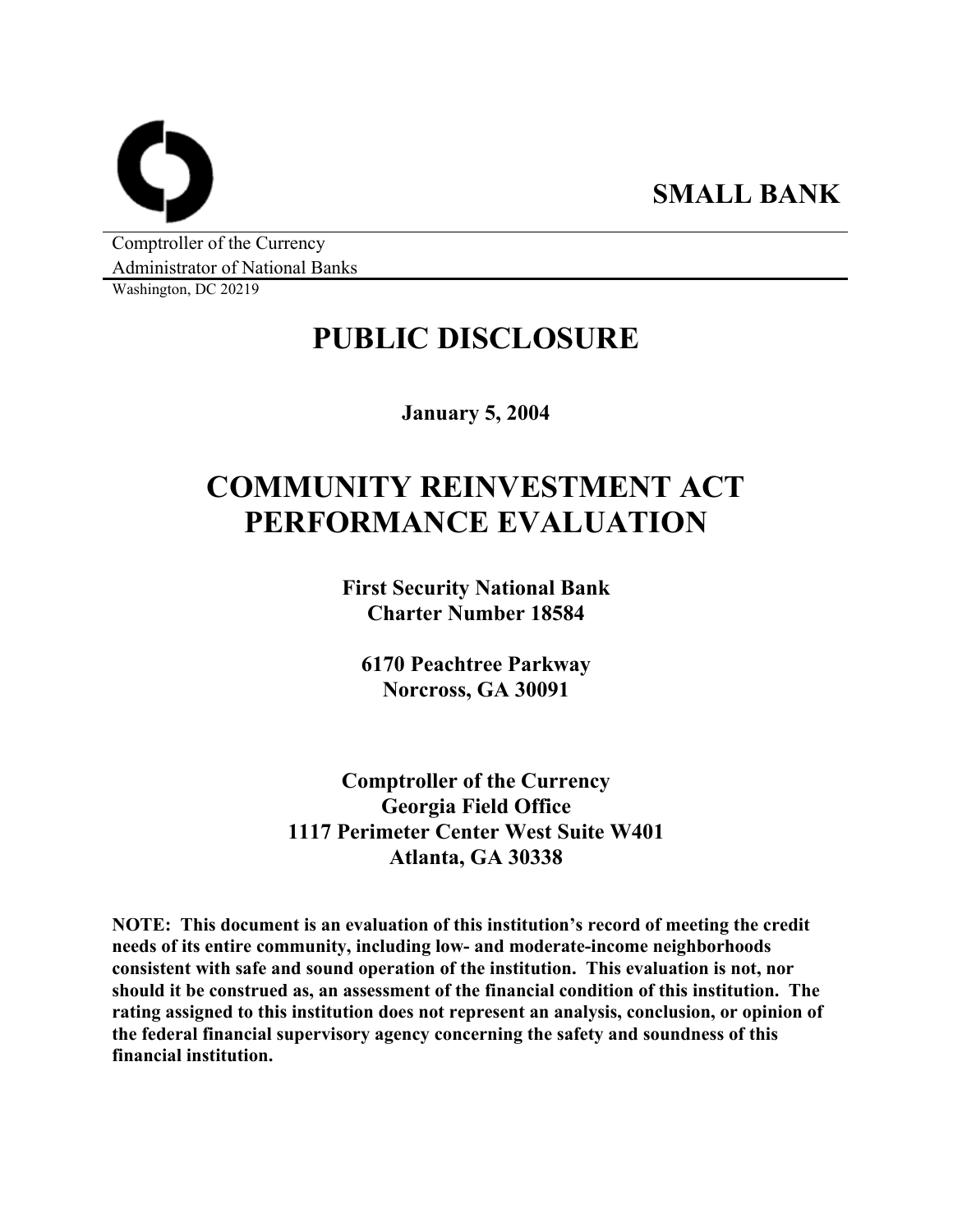### **INSTITUTION'S CRA RATING**

### **This institution is rated "Satisfactory."**

First Security National Bank's performance rating is supported by the following:

- a reasonable loan-to-deposit ratio;
- a majority of its loans are made in the bank's assessment area; and
- lending to businesses of different sizes is reasonable.

### **DESCRIPTION OF INSTITUTION**

First Security National Bank (FSNB) is a community banking institution serving portions of Gwinnett, DeKalb, Forsyth, and Fulton Counties. The bank's financial condition is characterized by total assets of \$90 million, total loans of \$65 million, total deposits of \$76 million, and capital accounts aggregating \$12 million. FSNB operates two offices: the main office located at 6179 Peachtree Parkway, Norcross, Georgia, and the full service Chastain branch at 4241 Roswell Road, Atlanta, Georgia. FSNB is owned by First Security Corporation, a one-bank holding company.

The bank is headquartered in a high growth and highly competitive market. As of June 30, 2003, Gwinnett County had 167 offices of 34 state and nationally chartered community, regional, and multi-national banks. FSNB offers traditional products and services such as real estate construction lending, commercial and small business loans, consumer loans, and various deposit products. The bank also makes SBA guaranteed loans and has an in-house mortgage loan broker who originates and packages residential mortgage loans. FSNB's loan portfolio is comprised of 78 percent construction and land development loans, 12 percent commercial and commercial real estate loans, and 10 percent consumer-related loans. Because the bank's primary lending activity is residential construction lending, it makes most of its loans in the areas where new development is occurring. As a result, the areas where the majority of lending activity occurs are moving away from the areas around the bank's two offices.

There are no known legal or financial impediments that would restrain FSNB from meeting the credit needs of its assessment area. The bank received a satisfactory CRA rating at its last performance evaluation dated August 24, 1998.

### **DESCRIPTION OF ASSESSMENT AREA**

FSNB's assessment area meets the technical requirements of the regulation and does not arbitrarily exclude low- or moderate-income census tracts. Management has identified two assessment areas that contain a total of forty-seven census tracts. The assessment area for the main office covers part of western Gwinnett County, part of north Fulton County, one tract in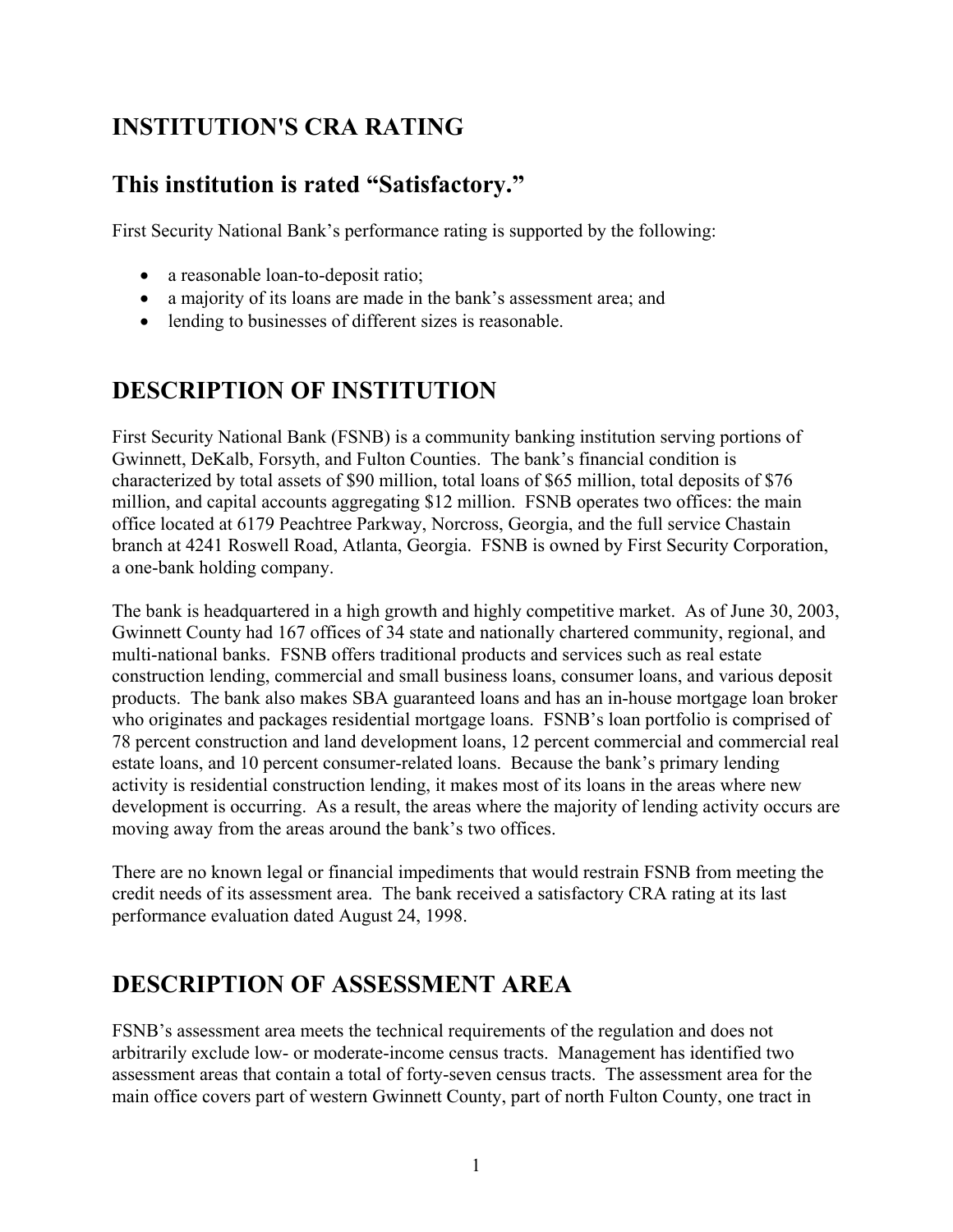south Forsyth County, and part of northeast DeKalb County. The assessment area for the branch includes a segment of Fulton County and one tract in DeKalb County. All census tracts making up the bank's combined assessment area are located in the Atlanta metropolitan statistical area (MSA). According to the U.S. Census Bureau, the combined designated areas contain no lowincome tracts, no moderate-income tracts, eighteen middle-income tracts, twenty-eight upperincome tracts, and one uninhabited tract. The population of the combined assessment areas in 1990 was in excess of 300,000. According to the Department of Housing and Urban Development, 2002 median family income for the Atlanta MSA is \$71,200.

*ATLANTA MSA -* The Atlanta Metropolitan Statistical Area is a twenty-county area surrounding the city of Atlanta with a total of 504 census tracts. Greater Atlanta is internationally recognized as the transportation, communication, industrial, and cultural center of the Southeastern United States. The Atlanta MSA has one of the strongest economies of any major urban area. Due to its location and extensive transportation network, Atlanta has become a major distribution center for the Southeast. Distribution and associated industrial activities are gradually being transferred to other urban centers in the South, while Atlanta has evolved into a major provider of technological and financial support services.

The Atlanta MSA has a diverse industrial base including manufacturing, transportation, distribution, retailing, wholesaling, finance, government, research, education, medicine, and technical support. Ninety percent of the Fortune 500 companies maintain regional offices in the Atlanta area. In addition, ninety-eight of the nation's top industrial firms maintain some type of operational facility in metro Atlanta. Foreign trade has played a significant role in the area's growth over the last two decades. More than 200 foreign firms have established their U.S. headquarters in Atlanta. Of these companies, thirty-one are foreign-based banks with offices in Atlanta.

*GWINNETT COUNTY* - Gwinnett County is one of the fastest growing counties in Georgia. Computer and high tech industries are dominant in the local Norcross area. The largest employers in the county include the school system, Scientific Atlanta, Primerica Financial Services, and county government. Unemployment for the county is lower than both the City of Atlanta and the State of Georgia. Much of Gwinnett County's growth has occurred in the northern part of the county, although growth has been experienced countywide. High growth is expected to continue, and increase in particular in the northern portions of the county, particularly in light of the projected growth to accompany the new Mall of Georgia. Population for Gwinnett County based on the 1990 Census was 457,204. Projections for growth indicate a population of 1,000,000 by the year 2010.

*FUL TON COUNTY -* Fulton County is also experiencing growth in the northern portion of the county. The city of Atlanta is located in the center of the County. There are several redevelopment projects in the works. The county contains 150 census tracts with 20 of these tracts included in the bank's current assessment area. Fulton County is the largest county in both size and population in the metropolitan Atlanta area. The county's population, as of the 1990 census data was 665,765. As mentioned above, most of the recent growth has occurred in the northern portion of the county in the cities of Alpharetta and Roswell.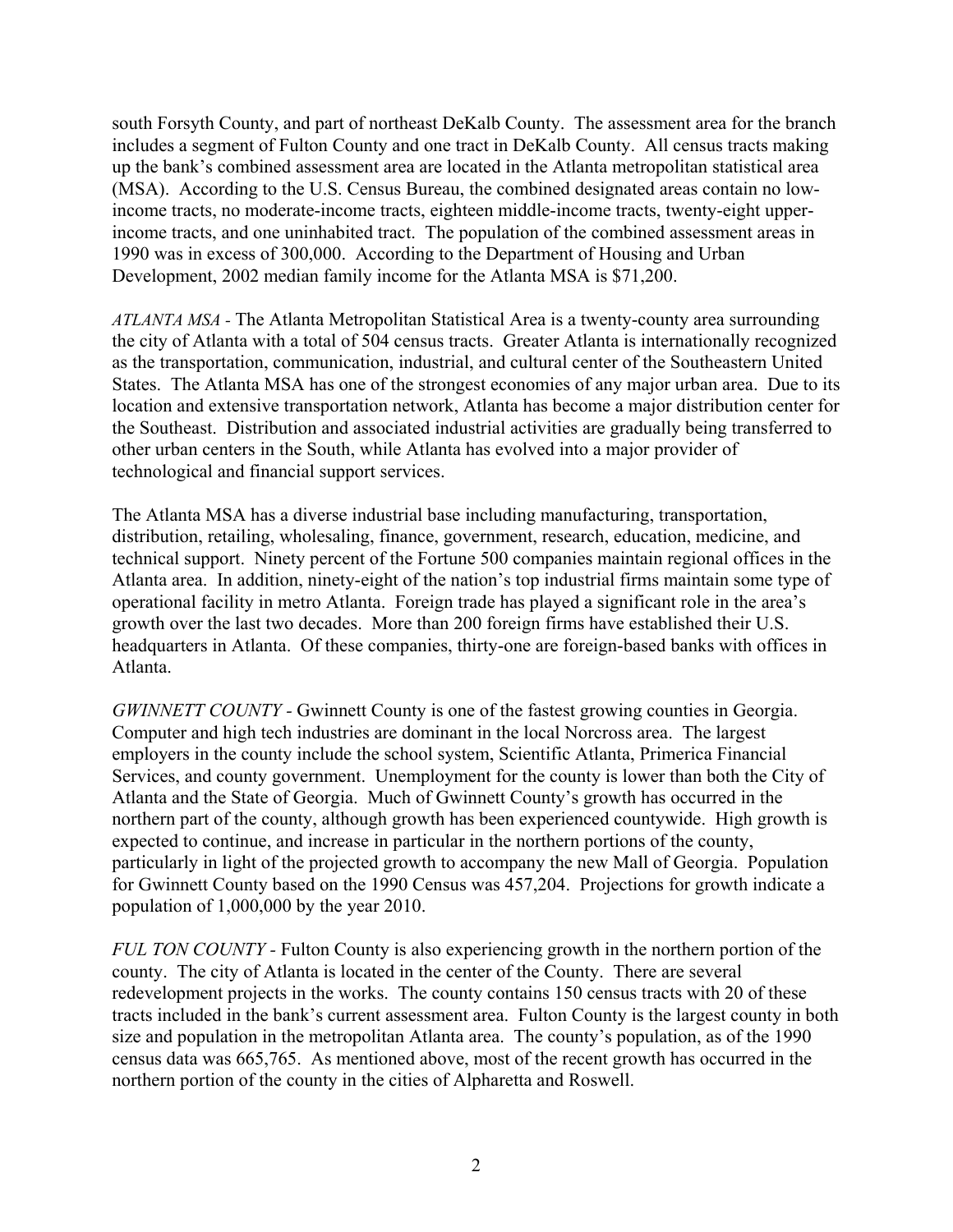*DEKALB COUNTY-* DeKalb County is located in the Atlanta MSA. The county contains ninetytwo census tracts with seven of these tracts included in the bank's current assessment area. DeKalb is the second largest county in terms of population and size in the metro area. The population of DeKalb as of the 1990 census was 483,000. Growth has occurred in the northeast and southeast portions of the county.

*FORSYTH COUNTY -* Forsyth County is located north of Gwinnett and Fulton Counties. FSNB operates in only one census tract at this time, however it appears that future growth is moving toward this area.

The following table highlights the demographic composition of the bank's current assessment area:

| DEMOGRAPHIC AND ECONOMIC CHARACTERISTICS OF AA |           |  |  |  |  |
|------------------------------------------------|-----------|--|--|--|--|
| Population                                     |           |  |  |  |  |
| Number of Families                             | 80,641    |  |  |  |  |
| Number of Households                           | 127,472   |  |  |  |  |
| Geographies                                    |           |  |  |  |  |
| Number of Census Tracts/BNA                    | 47        |  |  |  |  |
| % Low-Income Census Tracts/BNA                 | 0%        |  |  |  |  |
| % Moderate-Income Census Tracts/BNA            | 0%        |  |  |  |  |
| % Middle-Income Census Tracts/BNA              | 38%       |  |  |  |  |
| % Upper-Income Census Tracts/BNA               | 60%       |  |  |  |  |
| Median Family Income (MFI)                     |           |  |  |  |  |
| 1990 MFI for AA                                | \$59,051  |  |  |  |  |
| 2002 HUD-Adjusted MFI                          | \$71,200  |  |  |  |  |
| <b>Economic Indicators</b>                     |           |  |  |  |  |
| <b>Unemployment Rate</b>                       | $2\%$     |  |  |  |  |
| 2002 Median Housing Value                      | \$154,173 |  |  |  |  |
| % of Households Below Poverty Level            | 4%        |  |  |  |  |

### **Community Contact**

As part of our examination, we obtained information from community leaders regarding local economic conditions and community credit needs. Based on information provided by local credit counseling services, the primary credit needs in the community is small business lending and financing for affordable housing. Banks in the area have ample opportunities to provide mortgages to small businesses and low- and moderate-income individuals.

### **CONCLUSIONS ABOUT PERFORMANCE CRITERIA**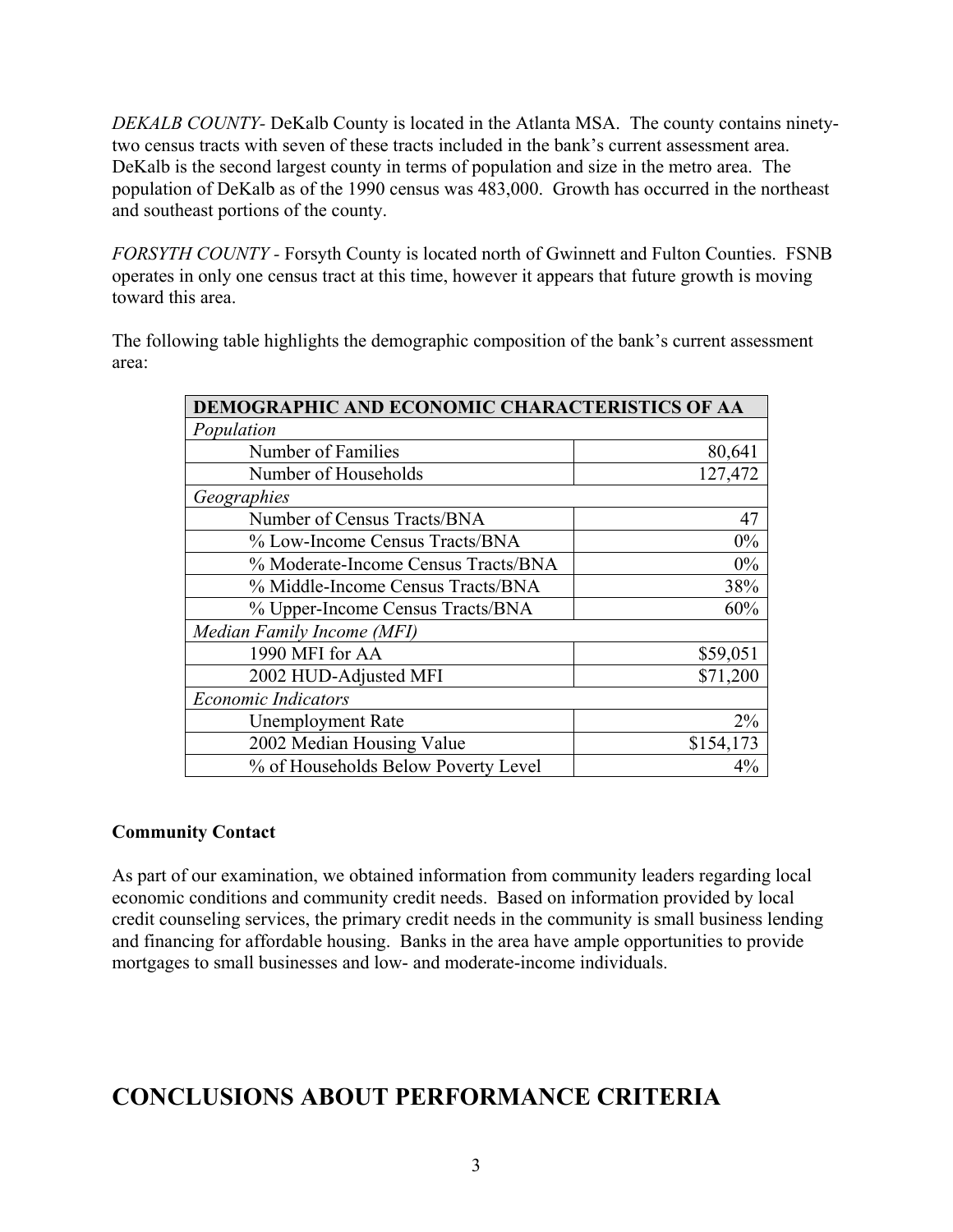#### **Loan-to-Deposit Ratio**

The bank's loan-to-deposit (LTD) ratio is reasonable given the bank's size, financial condition, assessment area credit needs, and competition from other lending sources. Since the preceding CRA examination in August 1998, FSNB's quarterly average LTD ratio was 67% compared to an average LTD ratio of 76% for a group of twelve similarly situated community banks headquartered in DeKalb, Forsyth, Fulton, and Gwinnett Counties. The bank's quarterly LTD ratio has ranged from 45% in September 1998 to 84% in September 2003. Although the bank's LTD ratio has been consistently lower than that of the peer group, the volume of loans generated from FSNB's in-house brokerage service indicates additional effort on the bank's part to meet credit needs of its assessment area. Over the last twelve months, the bank has generated an additional \$11.5 million in loans for other lenders not included in the LTD ratio shown above. Were these brokered mortgage loans to be included, the bank's LTD ratio would approximate 81%.

### **Lending in Assessment Area**

FSNB's loan portfolio consists primarily of construction-related lending. The table below is based on data from the September 30, 2003 Call Report. The bank's primary product offering is residential construction loans.

| <b>Loan Category</b>                 | \$ (000) | $\frac{6}{9}$ |  |
|--------------------------------------|----------|---------------|--|
| <b>Construction/Land Development</b> | \$50,574 | 77.86%        |  |
| <b>Commercial Real Estate Loans</b>  | \$2,255  | 3.47%         |  |
| <b>Commercial Loans</b>              | \$5,890  | 9.07%         |  |
| <b>Residential Real Estate Loans</b> | \$400    | 0.62%         |  |
| Consumer Loans                       | \$6,055  | 9.32%         |  |
| <b>Total</b>                         | \$64,953 | 100.0%        |  |

Lending levels reflect a satisfactory responsiveness to community credit needs. A sample of forty construction loans made during the period from January 1, 2002 through September 30, 2003 disclosed that a majority of the loans were made in the assessment area. The results of this analysis are highlighted below:

| <b>Assessment Area Lending</b><br>(Evaluation Period – January 1, 2002 through September 30, 2003) |                    |               |         |               |                               |               |         |               |  |  |
|----------------------------------------------------------------------------------------------------|--------------------|---------------|---------|---------------|-------------------------------|---------------|---------|---------------|--|--|
|                                                                                                    | In Assessment Area |               |         |               | <b>Out of Assessment Area</b> |               |         |               |  |  |
| Loan Type                                                                                          | #                  | $\frac{0}{6}$ | \$000's | $\frac{0}{0}$ | #                             | $\frac{0}{0}$ | \$000's | $\frac{0}{0}$ |  |  |
| Residential<br>Construction<br>Loans                                                               | 27                 | 67.5%         | 8,358   | 72.8%         | 13                            | 32.5%         | 3,125   | $27.2\%$      |  |  |

#### **Lending to Borrowers of Different Incomes and to Businesses of Different Sizes**